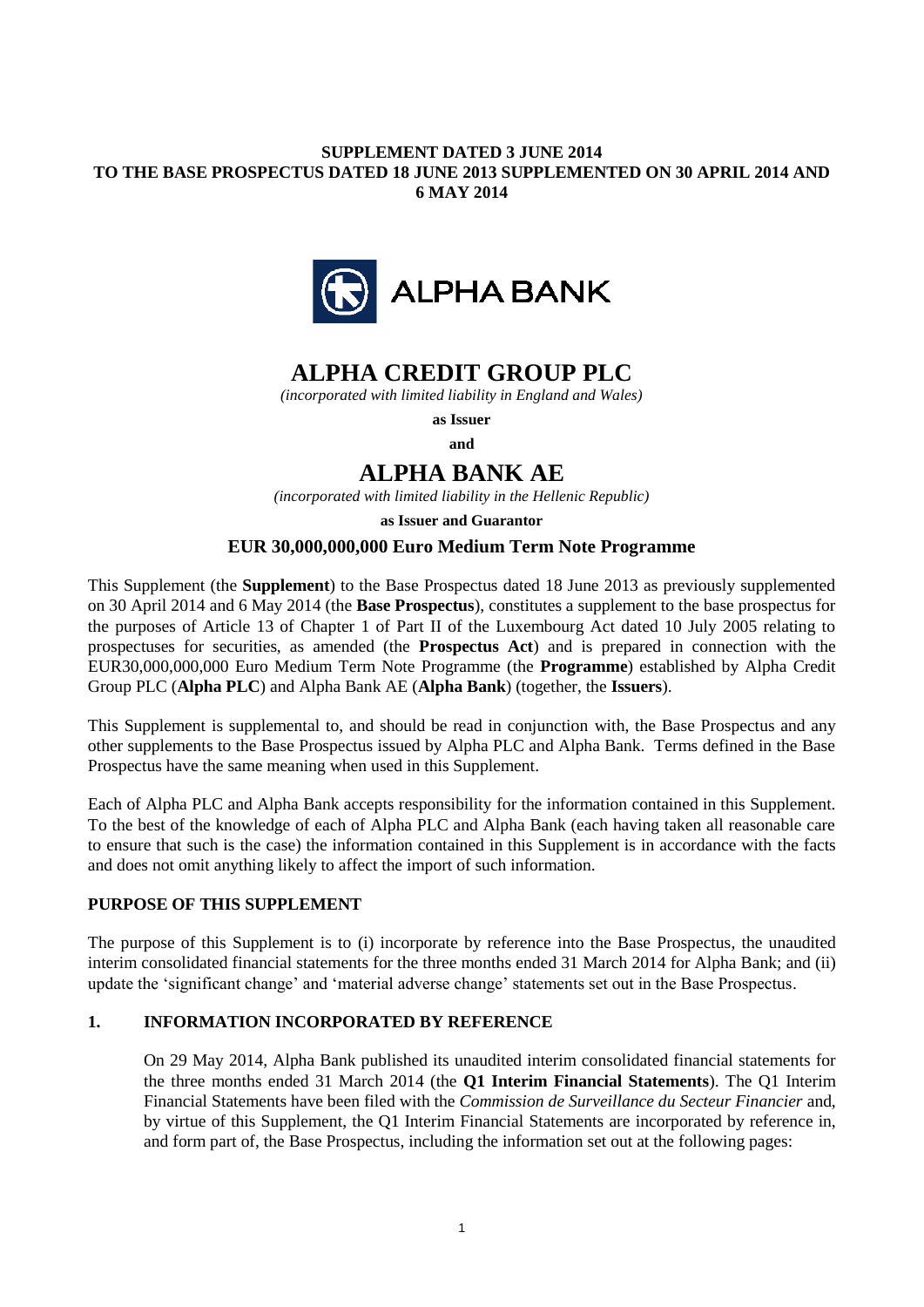| (a) consolidated balance sheet                                  | set out on page 4 of the Q1 Interim Financial<br>Statements:        |
|-----------------------------------------------------------------|---------------------------------------------------------------------|
| (b) consolidated statement of comprehensive income<br>statement | set out on page 5 of the Q1 Interim Financial<br>Statements:        |
| (c) consolidated statement of changes in equity                 | set out on pages 6 to 7 of the Q1 Interim Financial<br>Statements:  |
| (d) consolidated statement of cash flows                        | set out on page 8 of the Q1 Interim Financial<br>Statements; and    |
| (e) notes to the group financial statements                     | set out on pages 9 to 48 of the Q1 Interim Financial<br>Statements. |

Any other information incorporated by reference that is not included in the cross-reference list above is considered to be additional information that is not required by the relevant Annexes of the Prospectus Regulation.

Any documents themselves incorporated by reference in the Q1 Interim Financial Statements are not incorporated in, and do not form part of, the Base Prospectus.

#### **2. SIGNIFICANT OR MATERIAL CHANGE**

Since 31 December 2013, there has been no material adverse change in the prospects of Alpha Bank or Alpha PLC nor any significant change in the financial or trading position of Alpha PLC and since 31 March 2014 there has been no significant change in the financial or trading position of Alpha Bank and the Group as a whole.

#### **3. GENERAL INFORMATION**

The Issuers will provide, without charge, to each person to whom a copy of the Base Prospectus has been delivered, upon the written request of such person, a copy of any or all of the documents incorporated herein by reference unless such documents have been modified or superseded as specified above. Requests for such documents should be directed to either Issuer at its registered office set out at the end of the Base Prospectus. In addition, copies of such documents will be available, without charge, from KBL European Private Bankers S.A. in its capacity as listing agent (the **Luxembourg Listing Agent**) for Notes admitted to trading on the Luxembourg Stock Exchange and from each Paying Agent set out at the end of the Base Prospectus during normal business hours and as long as any of the Notes are outstanding.

All documents incorporated by reference in the Base Prospectus will be made available on the website of the Luxembourg Stock Exchange (www.bourse.lu). Such documents may also be obtained, free of charge, at the offices of each Paying Agent set out at the end of the Base Prospectus during normal business hours and as long as any of the Notes are outstanding. Copies of the Base Prospectus, the supplement dated 30 April 2014, the supplement dated 6 May 2014 and this Supplement will be available to view on the website of the Luxembourg Stock Exchange (www.bourse.lu).

To the extent that there is any inconsistency between (a) any statement in this Supplement or any statement incorporated by reference into the Base Prospectus by this Supplement and (b) any other statement in or incorporated by reference in the Base Prospectus, the statements in (a) above will prevail.